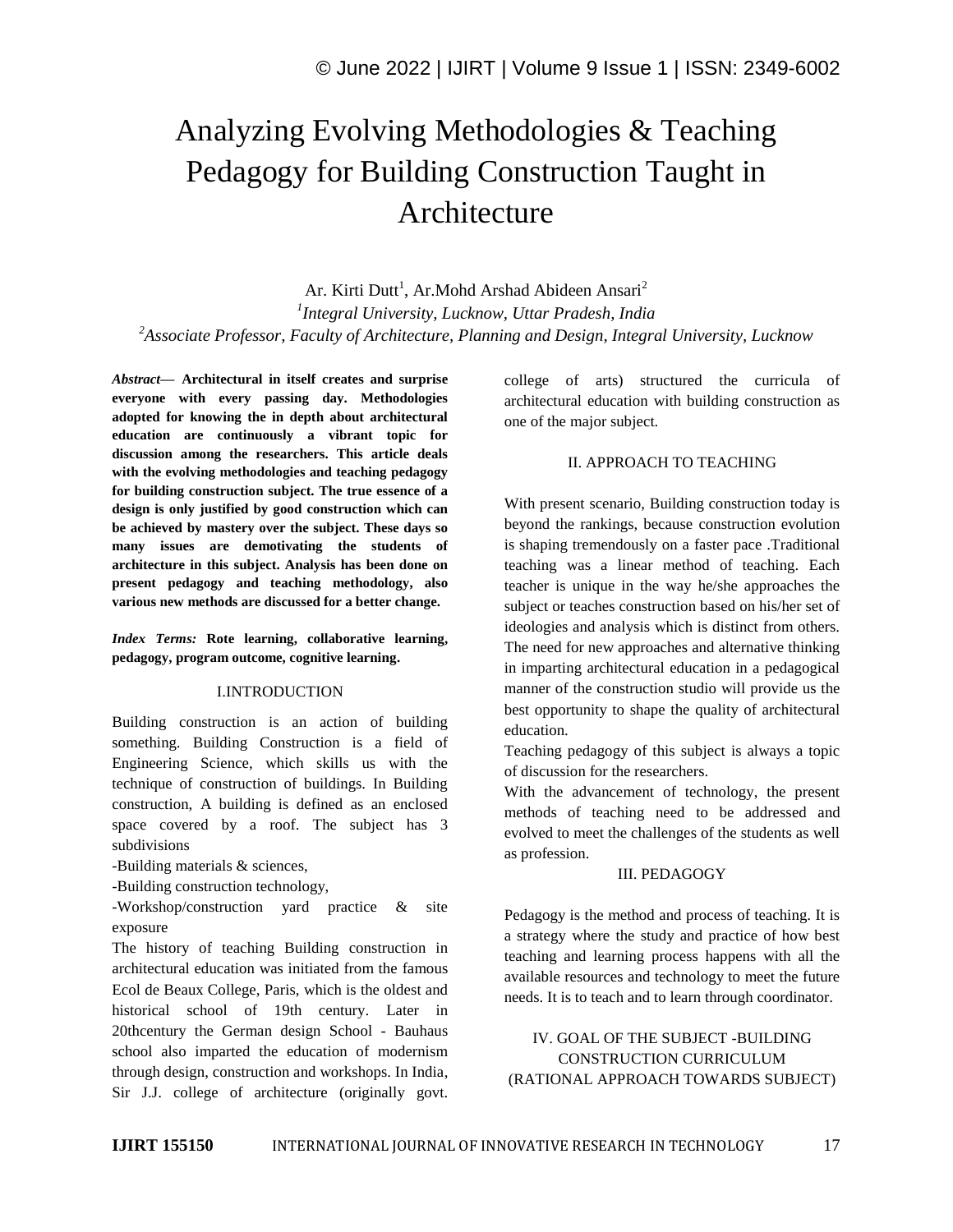In five years of architectural curriculum, this subject is thoroughly divided as per the technicality in every year. Goal of the subject is to pursue an overall understanding of material science & construction skills in every scholar.

- First year is dedicated to Brick Masonry, Types of walls, Wood (timber)Engineering, Clay& clay products, mortar, Lime and cement concrete, Damp proof courses .
- Second year is dedicated to Surface (wall,floor) Finishes, painting & polishing , Roof coverings, Stone work, Details in Timber (Doors, Windows, trenches),Glass and ceramics ,Adhesives
- Third year hasmetals & non metals (ferrous & non-ferrous), Floor & floor finishes, reinforced brick work, Various shutters, Door & windows(Metal, Structural Steel works, Additives & admixtures, construction Equipment's, Partitions, temporary construction and most Important RCC.
- Fourth year deals with special construction joints, seismic joints, water proofing compounds, Plastics and Rubber.
- Final year comprises of Steel for Industrial construction, Advance structural concrete materials for pre-stressing, Speedy construction (forms & materials), Modular coordination, Prefabrication & precasting.

This data has been taken from Abdul kalam Technical University syllabus of year 2016. Various other university courses were also studied but this outcome is largely taken on account of studying curriculum of northern colleges of the country.

# V. CONVENTIONAL TECHNIQUES USED IN TEACHING THE SUBJECT

# 5.1 Classroom Teaching

Almost in every architectural school, there is a clear definition of the lecture and studio. From much architectural literature reviewed, a "Lecture" is defined as teaching or giving the student by formal discourse general principles or fundamental bodies of knowledge which guide and inform all aspects of the designing activity, whereas the "studio" is defined as the place where students apply the knowledge and solve a particular design problem. Effective communication can be quite challenging, especially

when you are delivering a theory or giving a speech. In order for the communication to be effective, you must keep the attention of the listeners and deliver the information in such a way that it is fully understood. Lectures taken by teachers with chalk &Duster and White boards and markers are not very effective due to least interest of the students in listening to theory.

Unfortunately, the experience of many lecture and studio teachers suggests this supposedly symbiotic relationship does not work as it claims to be. Many often complaint that "essential concepts they have taught about say, building construction do not seem to show up in the students' design project" (Gelernter, 1988: 46). It follows that these lectures are treated as separate courses having their own time and space allocations.

Little effort is consciously exerted to coordinate or synchronize on-going design projects with construction assignments.

The rapid development of modern construction and material technology greatly influences the way students think and design. Their exposure to the modem building forms and available information from the internet, television, magazines, etc. influence these students to design complex building forms for example, following the ideas from famous architects like Frank Gehry, Norman Foster and many others, whose designs use most advanced technology of construction and materials. The schools should be fully aware of these changes required by the students, unfortunately, the syllabus has remained unchanged for years and does not incorporate the latest developments.

# VI. PROBLEMS RELATED TO CURRENT LEARNING PEDAGOGY

For a meaningful and effective learning experience three ingredients are essential

- the learning methods adopted by students
- the prior knowledge (the experience) of the students
- the teaching methods employed.

Architectural learning systems were reviewed and analyzed showing that the problems are largely due to students' failure to grasp the basic principles of construction technology and relating them to the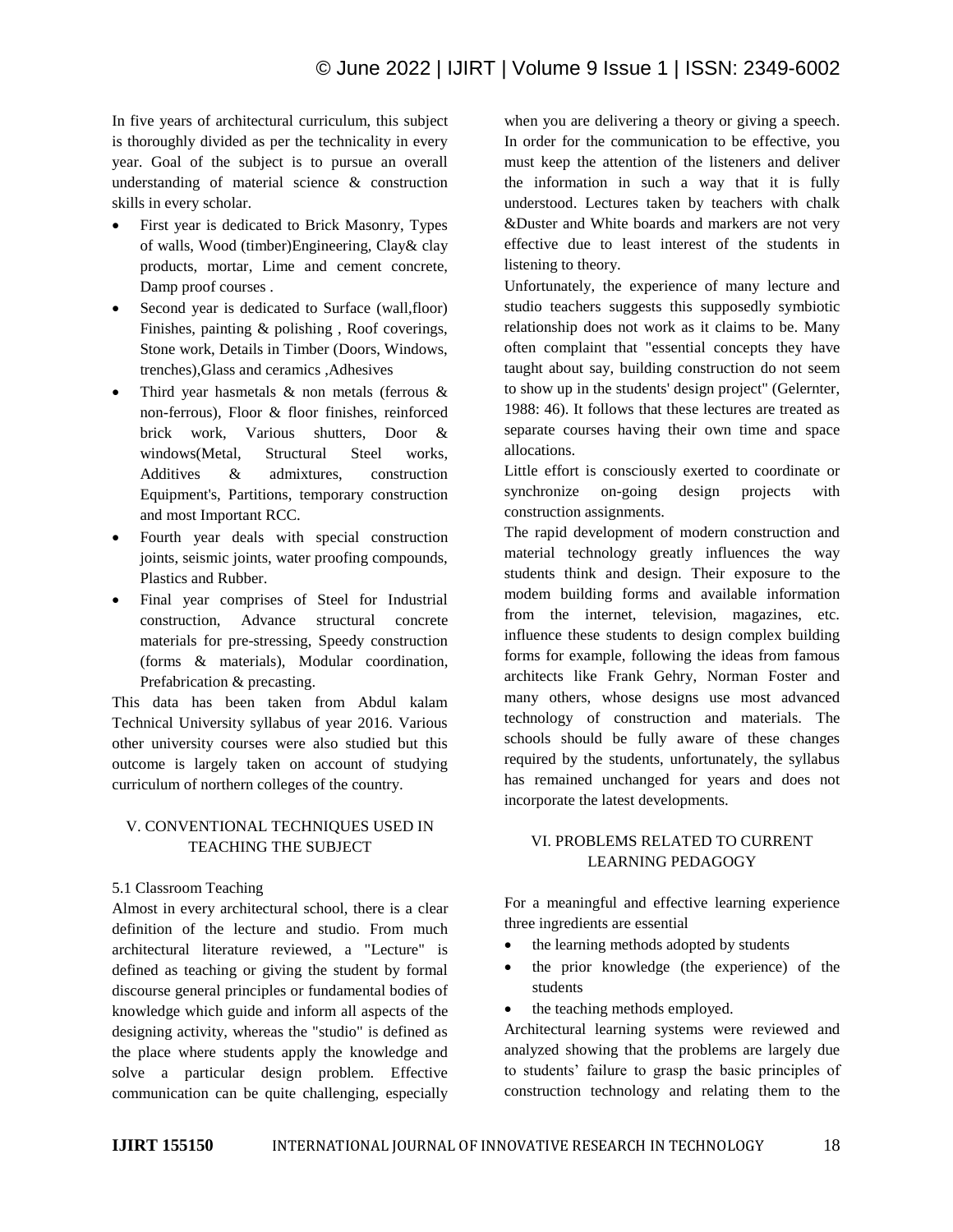design process, in respect of forms and functions, time and places, and proper adaptation of design with art, history, philosophy, culture and technology.

6.1 Problem no.1- Lack of Motivation tends to shift towards Rote Learning

There are differences in the individual learning characteristics of the students. Those who have difficulties in understanding construction technology tend to associate themselves with rote learning, practicing sequential designing process, learning for passing examination and lack of motivation. Obviously, they are lacking in understanding the principles of construction technology thus, unable to relate these knowledges when he or she is working on a design. This empirical evidence revealed the first step in identifying key causes to the problems of learning and understanding construction technology in relation to the designing process.

Rote learning is a memorization (often called mugging, cramming, parrot fashion) technique based on repetition. The idea is that one will be able to quickly recall the meaning of the material the more one repeats it. Rote learning is widely used in the mastery of foundational knowledge.

6.2 Problem no. 2- Studios without reference material labs

The rapid development of modern construction and material technology requires Construction Studios to be fully equipped with those 3d articulation of technology & material. Only charts and models and no Proper guidance about the structural mechanism and lack of material knowledge makes them ineffective, dilute and meaningless.

### 6.3 Problem no.3 – No scheduled site visits

Site visits play an important role in the teaching curricula as they get the students intact with the theory part and learn and absorb it more consciously with the practical exposure. But with no scheduling of those visits in the academics create a vast gap between the theory and application. Deriving a meaningful information content from every visit and making it an active part of the subject pedagogy can only fulfill the purpose of those visits.

6.4 Problem no.4 – Lack of co-relation between Design & Construction

Significant relationships were found between understanding construction technology and the performance of the students in the designing process in the aspect of: the ability of the students to think construction and design (theory and practical) concurrently, to relate construction method, techniques and materials into design, to relate construction technology with the whole design requirements and to use construction technology as one of a design generator and hence, resulting in a superior design results and producing a more confident students . This implies that understanding construction technology is interrelated with understanding on the practical application of construction technology into designing process as a whole.

6.5 Problem no.5 Lack of practical exposure knowledge

1. Exposure to professional field in terms of Building Material Knowledge and Building technology is very important for construction.

2.Lacking of which may lead to problems in identifying and placement of right kind of material according to need and estimation.

3.Estimation/Budget is also a very important factor for building construction due to it ,a construction can be done in number of ways using n number of materials, so without having proper knowledge and in-depth market survey of different materials it is hard for a designer to give the best output to fulfill the client requirement.

4.Lack of market visits and factory and outlet visits create a gap between the current trends of market and designer tool. It is duly recommended for an architect/designer/scholar to be strictly aware of the market trends and new technologies.

5.Material selection is very important in building construction as it may lead a project budget to rise or fall. So conscious material selection can only be done when the students will genuinely understand the material science by going on sites and understand the texture and material and get familiar to its use and advantages thoroughly.

6.Only the studios and web research cannot be helpful in getting familiar with the building material , for example for quality control and site monitoring a good knowledge of material is very important. As these days every material is available in second copy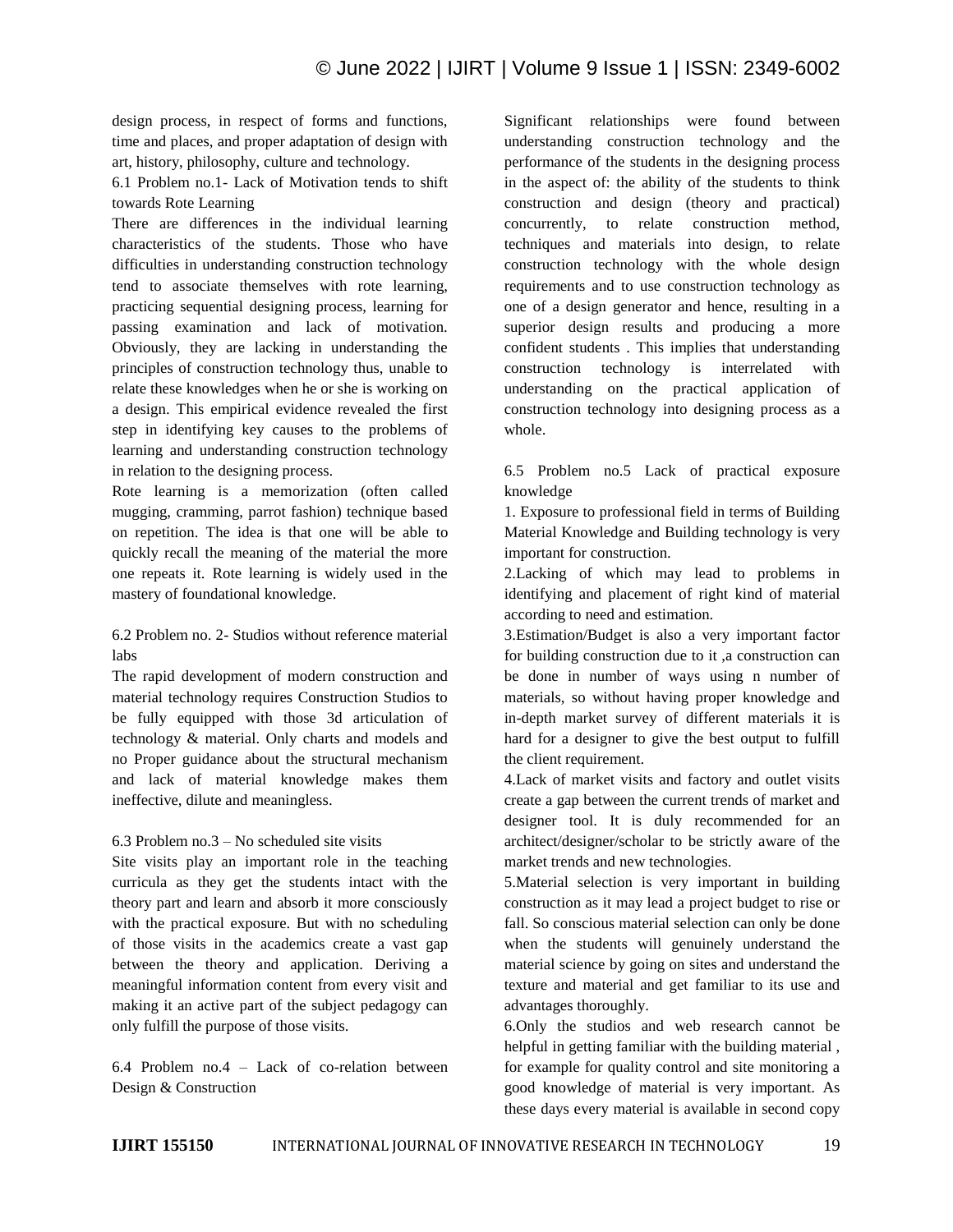or lower standard in cheaper rates, you cannot easily judge the material in one go.

# VII. PROGRAM OUTCOME

Program outcomes are narrower statements that describe what students are expected to know and be able to do by the time of graduation. These relate to the skills, knowledge, and behaviours that students acquire in their matriculation through the program.

- The outcome derived from first year is to familiarize the students with constituents, properties and uses of traditional building material used in construction.
- To understand the usage of the traditional building material in simple building works. To make students familiarize with the basic building construction practice on site.
- Second year inculcates material science of finishing materials and elements of carpentry to the fullest extent.
- Third year is dedicated to direct the students towards the usage of diverse materials in the field and learn about various detailing specific to construction.
- Fourth & final year lays the foundation of working with structural steel and R.c.c. in both residential and industrial scale with accordance to seismicity and speedy construction.
- The overall programme outcome of building construction is to skill the scholar to constructivism rather than just conventionally training the basics and material knowledge.
- Constructivism is constructing knowledge rather than just passively taking information.

#### VIII. SYNCING DESIGN WITH CONSTRUCTION

The lack of coordination between design courses and construction technology courses (including working drawing, detailing, specification, contract documents and professional practice etc) has resulted in the establishment of the idea that design is the only creative and enjoyable process in architectural education.

This has resulted in students becoming more appreciative in the creative aspect of designing and less concerned about technical matters which are equally important, when one is given the task of designing a building. However, this is further aggravated, by the fact that construction technology is essentially mechanical, even boring which makes the understanding of such subjects from its practical and theoretical aspects difficult to be understood by these students (Fethi, Mahadin et al., 1993)

Therefore a very major aspect in which we are lacking is synchronizing other subjects especially design with construction. Personalizing construction with other subjects leads it into a playful activity and rationalize the subject more creatively.

# IX. LEARNING BY DOING (CONSTRUCTION YARDS & WORKSHOPS)

Construction in itself suggest –the action of building , so in that fashion Activities form an integral part of learning. Learning by doing refers to a theory of education expounded by American philosopher John Dewey. It's a hands-on approach to learning, meaning students must interact with their environment in order to adapt and learn.

Learning by doing is the process whereby people make sense of their experiences, especially those experiences in which they actively engage in making things and exploring the world.It is both a conceptual designation applied to a wide variety of learning situations (in fact, as some would argue, to all learning), and a pedagogical approach in which teachers seek to engage learners in more hands-on, creative modes of learning. Construction Yards & Workshops play a very Important role in the overall understanding of the subject by doing experiments on the field and sites.

All Architectural Colleges in different parts of the country are promoting these Workshops and construction Yards as their integral part of curriculam. Various activities Promote the technical understanding of the various construction systems used in current scenario of the world. Material specific Knowledge and factory visits enhance the student's skills on different material selection and their usage in the field of construction.

# X. COGNITIVE LEARNING

Cognitive learning is a style of learning that focuses on more effective use of the brain. To understand the